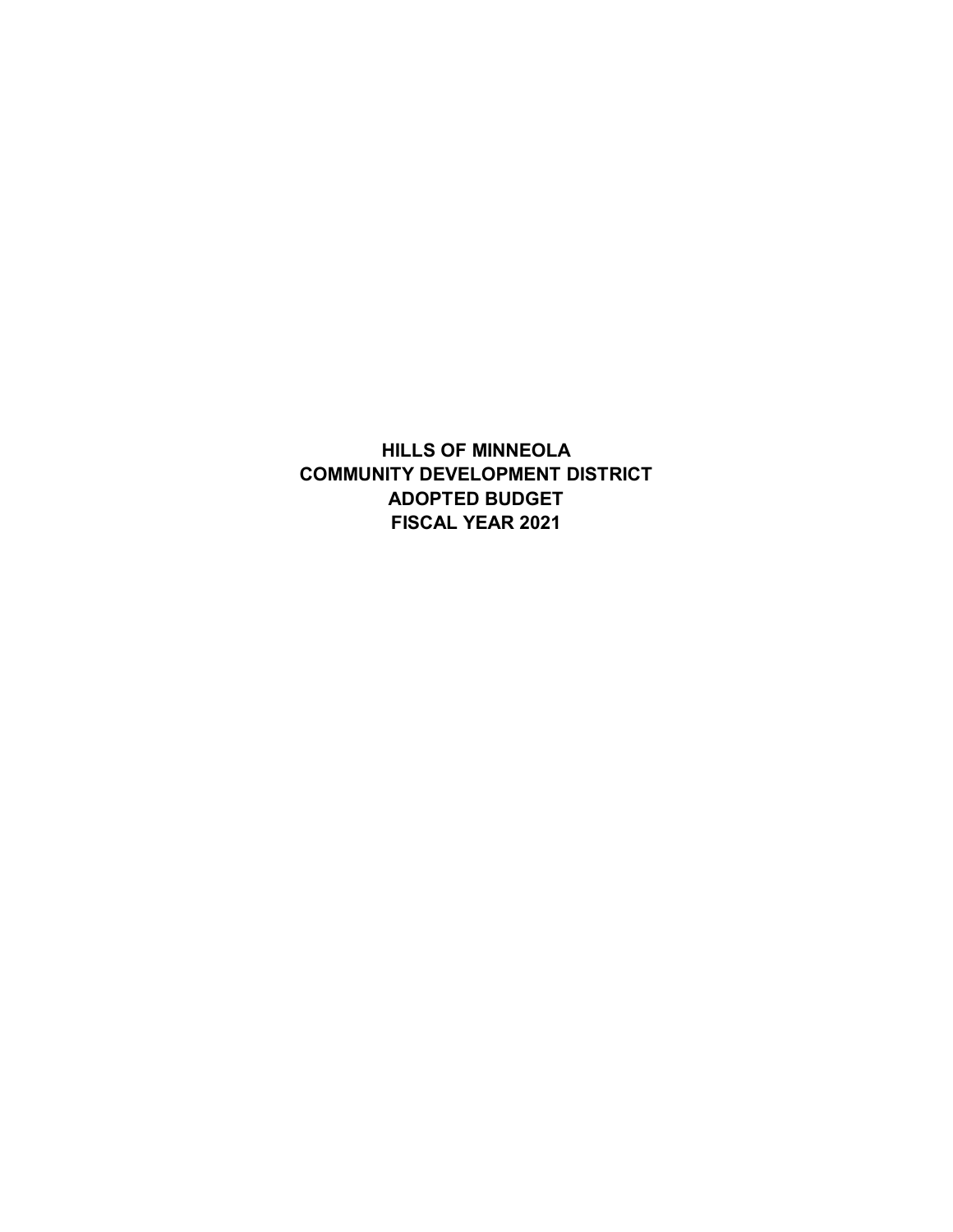# **HILLS OF MINNEOLA TABLE OF CONTENTS COMMUNITY DEVELOPMENT DISTRICT**

| <b>Description</b>                       | Page Number(s) |
|------------------------------------------|----------------|
| General fund budget                      |                |
| Definitions of general fund expenditures | $2 - 3$        |
| Debt service fund budget                 | 4              |
| Amortization table                       | $5 - 6$        |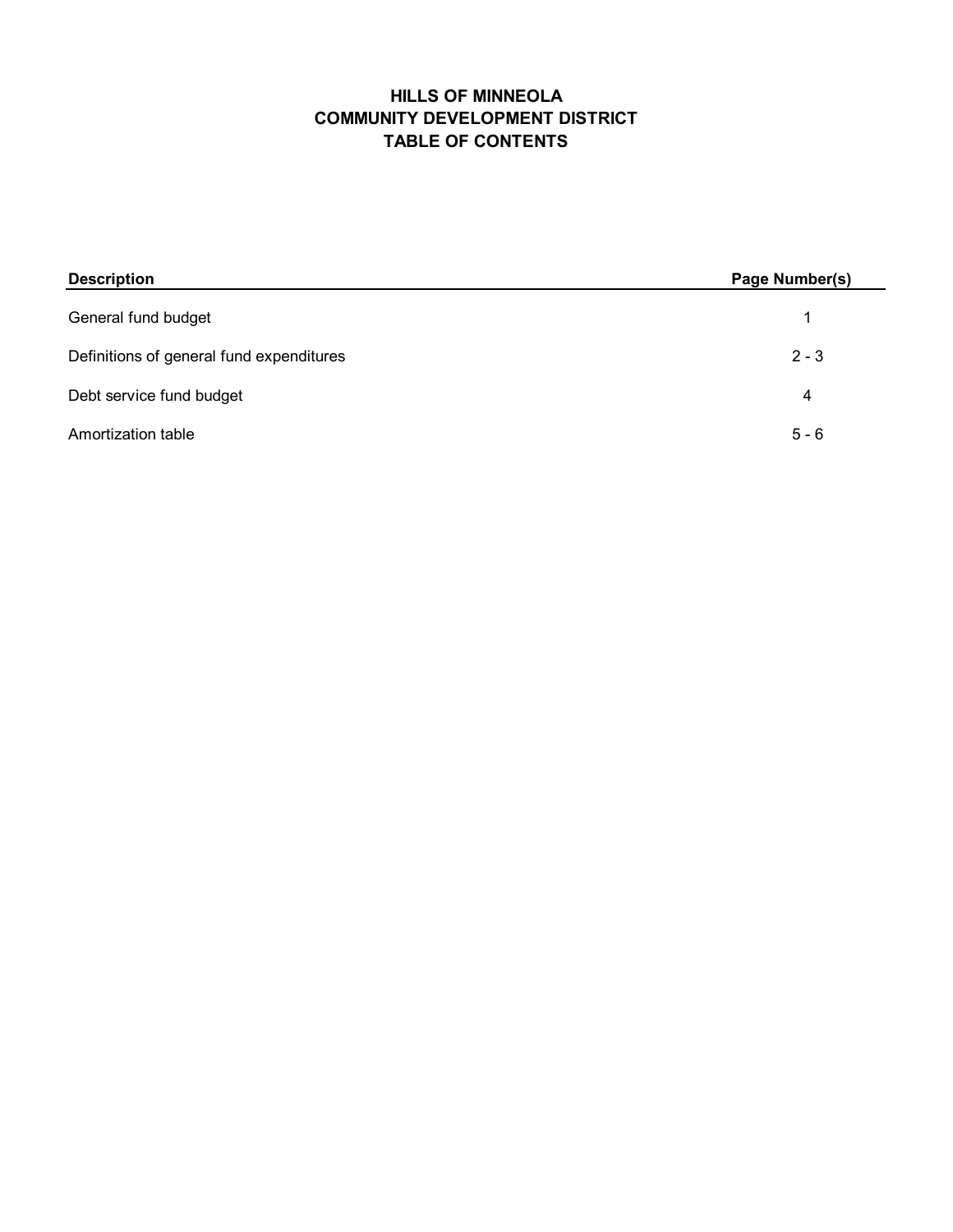# **HILLS OF MINNEOLA GENERAL FUND BUDGET FISCAL YEAR 2021 COMMUNITY DEVELOPMENT DISTRICT**

|                                                                            | Fiscal Year 2020 |                              |                                   |                                                          |                                     |
|----------------------------------------------------------------------------|------------------|------------------------------|-----------------------------------|----------------------------------------------------------|-------------------------------------|
|                                                                            | Adopted          | Actual<br>through<br>3/31/20 | Projected<br>through<br>9/30/2020 | Total Actual &<br>Projected<br>Revenue &<br>Expenditures | Adopted<br><b>Budget</b><br>FY 2021 |
| <b>REVENUES</b>                                                            |                  |                              |                                   |                                                          |                                     |
| Developer contribution                                                     | 73,975           | 15,011<br>\$                 | \$47,168                          | \$<br>62,179                                             | \$<br>166,590                       |
| Total revenues                                                             | 73,975           | 15,011                       | 47,168                            | 62,179                                                   | 166,590                             |
| <b>EXPENDITURES</b>                                                        |                  |                              |                                   |                                                          |                                     |
| <b>Professional &amp; administrative</b>                                   |                  |                              |                                   |                                                          |                                     |
| Management/accounting/recording                                            | 42,000           | 12,000                       | 12,000                            | 24,000                                                   | 48,000                              |
| Legal - general counsel                                                    | 15,000           | 2,039                        | 12,961                            | 15,000                                                   | 15,000                              |
| Engineering                                                                | 7,500            |                              | 7,500                             | 7,500                                                    | 7,500                               |
| Audit*                                                                     |                  |                              |                                   |                                                          | 4,700                               |
| Arbitrage rebate calculation*                                              |                  |                              |                                   |                                                          | 750                                 |
| Dissemination agent*                                                       |                  |                              |                                   |                                                          | 1,000                               |
| Trustee*                                                                   |                  |                              |                                   |                                                          | 5,500                               |
| Telephone                                                                  | 200              | 100                          | 100                               | 200                                                      | 200                                 |
| Postage                                                                    | 50               |                              | 50                                | 50                                                       | 50                                  |
| Printing & binding                                                         | 50               | 25                           | 25                                | 50                                                       | 50                                  |
| Legal advertising                                                          | 1,200            | 7,664                        | 1,500                             | 9,164                                                    | 1,500                               |
| Annual district filing fee                                                 | 175              | 175                          |                                   | 175                                                      | 175                                 |
| Insurance: GL & POL                                                        | 5,500            |                              | 3,740                             | 3,740                                                    | 5,500                               |
| Contingencies                                                              | 750              | 363                          | 387                               | 750                                                      | 750                                 |
| Website                                                                    |                  |                              |                                   |                                                          |                                     |
| Hosting & maintenance                                                      | 1,350            |                              | 1,350                             | 1,350                                                    | 705                                 |
| ADA compliance                                                             | 200              | 199                          | 1                                 | 200                                                      | 210                                 |
| Total professional & administrative                                        | 73,975           | 22,565                       | 39,614                            | 62,179                                                   | 91,590                              |
| <b>EXPENDITURES (continued)</b><br><b>Field operations and maintenance</b> |                  |                              |                                   |                                                          |                                     |
| Field operations, maintenance & repairs                                    |                  |                              |                                   |                                                          | 75,000                              |
| Total field operations & maintenance                                       |                  |                              |                                   |                                                          | 75,000                              |
| Total expenditures                                                         | 73,975           | 22,565                       | 39,614                            | 62,179                                                   | 166,590                             |
| Excess/(deficiency) of revenues                                            |                  |                              |                                   |                                                          |                                     |
| over/(under) expenditures                                                  |                  | (7, 554)                     | 7,554                             |                                                          |                                     |
|                                                                            |                  |                              |                                   |                                                          |                                     |
| Net increase/(decrease) of fund balance                                    |                  | (7, 554)                     | 7,554                             |                                                          |                                     |
| Fund balance - beginning (unaudited)                                       |                  |                              | (7, 554)                          |                                                          |                                     |
| Unassigned                                                                 |                  | (7, 554)                     |                                   |                                                          |                                     |
| Fund balance - ending (projected)                                          | $\overline{\$}$  | \$<br>(7, 554)               | \$                                | \$                                                       | \$                                  |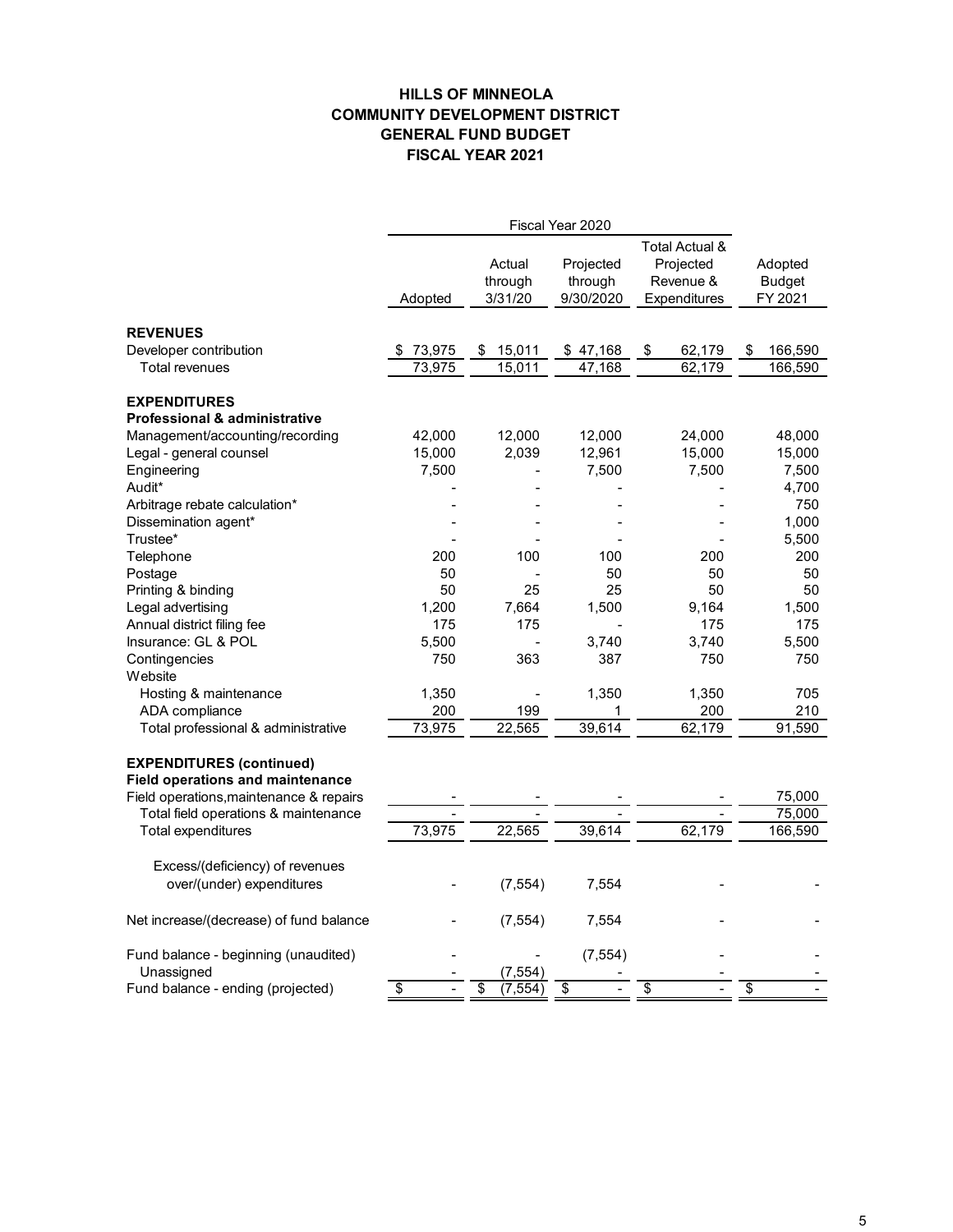## **HILLS OF MINNEOLA DEFINITIONS OF GENERAL FUND EXPENDITURES COMMUNITY DEVELOPMENT DISTRICT**

| <b>EXPENDITURES</b>                                                                                                                                                                                                                                                                                                                                                                                                                                                                                 |              |
|-----------------------------------------------------------------------------------------------------------------------------------------------------------------------------------------------------------------------------------------------------------------------------------------------------------------------------------------------------------------------------------------------------------------------------------------------------------------------------------------------------|--------------|
| <b>Professional &amp; administrative</b>                                                                                                                                                                                                                                                                                                                                                                                                                                                            |              |
| Management/accounting/recording                                                                                                                                                                                                                                                                                                                                                                                                                                                                     | \$<br>48,000 |
| Wrathell, Hunt and Associates, LLC, specializes in managing Community Development<br>Districts in the State of Florida by combining the knowledge, skills and experience of a<br>team of professionals to ensure compliance with all governmental requirements of the                                                                                                                                                                                                                               |              |
| District, develop financing programs, administer the issuance of tax exempt bond<br>financings, and operate and maintain the assets of the community. This fee is inclusive of<br>district management and recording services; however, it has been reduced by<br>approximately 80% for the current fiscal year due to the reduced level of activity that is<br>anticipated.                                                                                                                         |              |
| Legal - general counsel                                                                                                                                                                                                                                                                                                                                                                                                                                                                             | 15,000       |
| The District's Attorney provides on-going general counsel and legal representation. As<br>such, they are confronted with issues relating to public finance, public bidding,<br>rulemaking, open meetings, public records, real property dedications, conveyances and<br>contracts. In this capacity, they provides service as a "local government lawyer," realizing<br>that this type of local government is very limited in its scope - providing infrastructure and<br>services to developments. |              |
| Engineering                                                                                                                                                                                                                                                                                                                                                                                                                                                                                         | 7,500        |
| The District's Engineer provides a broad array of engineering, consulting and construction<br>services, which assist in the crafting of sustainable solutions for the long term interests of<br>the community while recognizing the needs of government, the environment and<br>maintenance of the District's facilities.                                                                                                                                                                           |              |
| Audit*                                                                                                                                                                                                                                                                                                                                                                                                                                                                                              | 4,700        |
| If certain revenue or expenditure thresholds are exceeded then Florida Statutes, Chapter<br>218.39 requires the District to have an independent examination of its books, records and<br>accounting procedures.                                                                                                                                                                                                                                                                                     |              |
| Dissemination agent*                                                                                                                                                                                                                                                                                                                                                                                                                                                                                | 1,000        |
| The District must annually disseminate financial information in order to comply with the<br>requirements of Rule 15c2-12 under the Securities Exchange Act of 1934.                                                                                                                                                                                                                                                                                                                                 |              |
| Telephone                                                                                                                                                                                                                                                                                                                                                                                                                                                                                           | 200          |
| Telephone and fax machine.                                                                                                                                                                                                                                                                                                                                                                                                                                                                          |              |
| Postage                                                                                                                                                                                                                                                                                                                                                                                                                                                                                             | 50           |
| Mailing of agenda packages, overnight deliveries, correspondence, etc.                                                                                                                                                                                                                                                                                                                                                                                                                              |              |
| Printing & binding<br>Copies, agenda package items, etc.                                                                                                                                                                                                                                                                                                                                                                                                                                            | 50           |
| Legal advertising                                                                                                                                                                                                                                                                                                                                                                                                                                                                                   | 1,500        |
| The District advertises for monthly meetings, special meetings, public hearings, bidding,<br>etc.                                                                                                                                                                                                                                                                                                                                                                                                   |              |
| Annual district filing fee                                                                                                                                                                                                                                                                                                                                                                                                                                                                          | 175          |
| Annual fee paid to the Florida Department of Economic Opportunity.                                                                                                                                                                                                                                                                                                                                                                                                                                  |              |
| Insurance: GL & POL                                                                                                                                                                                                                                                                                                                                                                                                                                                                                 | 5,500        |
| The District carries public officials liability and general liability insurance. The limit of liability<br>is set at \$1,000,000 for public officials liability.                                                                                                                                                                                                                                                                                                                                    |              |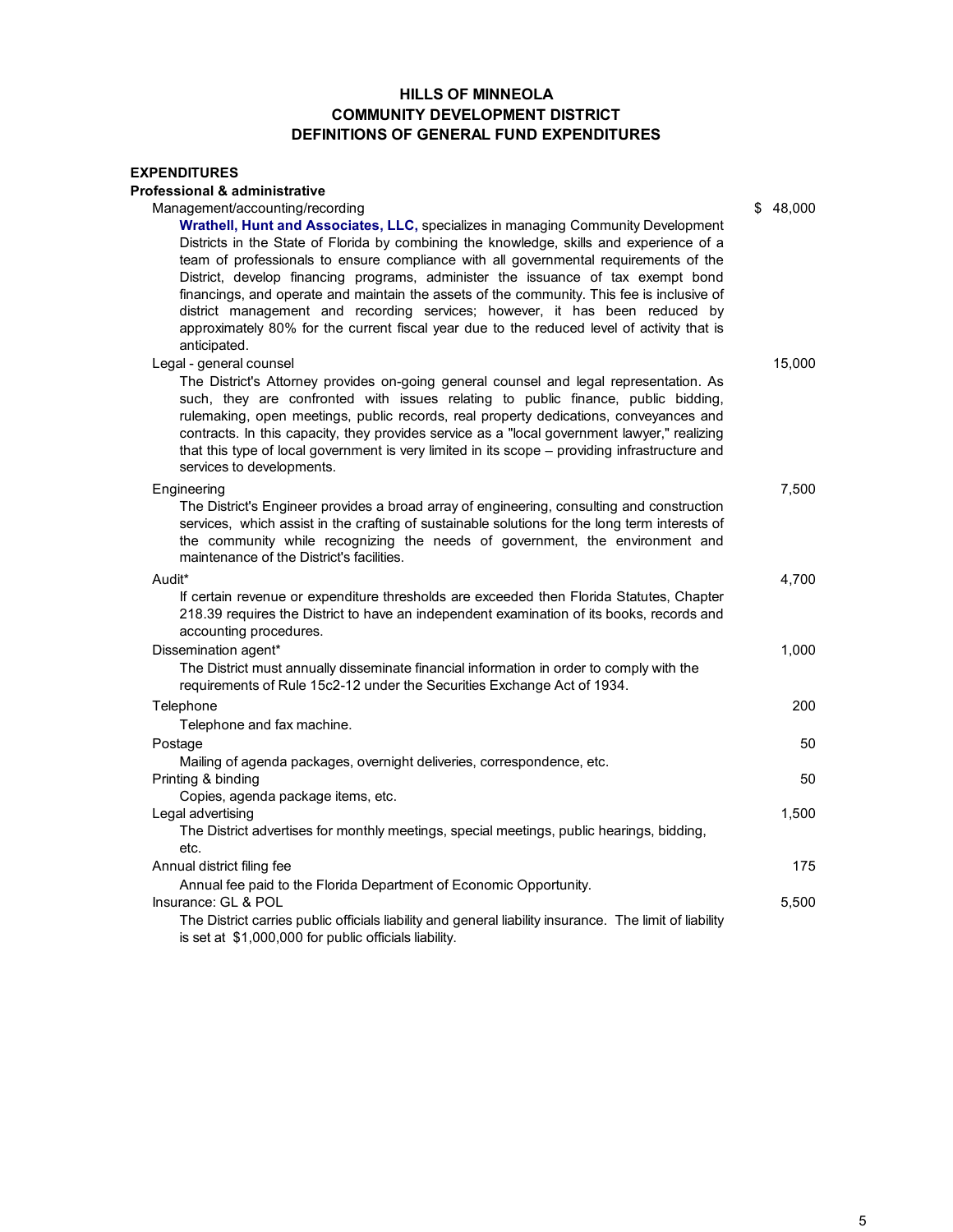## **HILLS OF MINNEOLA DEFINITIONS OF GENERAL FUND EXPENDITURES COMMUNITY DEVELOPMENT DISTRICT**

| Bank charges, automated AP routing and other miscellaneous expenses incurred during<br>the year. |        |
|--------------------------------------------------------------------------------------------------|--------|
| Website                                                                                          |        |
| Hosting & maintenance                                                                            | 705    |
| ADA compliance                                                                                   | 210    |
| Total professional & administrative                                                              | 91,590 |
| <b>Field operations and maintenance</b>                                                          |        |
| Field operations, maintenance & repairs                                                          | 75,000 |
| Total field operations & maintenance                                                             | 75,000 |
| \$166,590<br>Total expenditures                                                                  |        |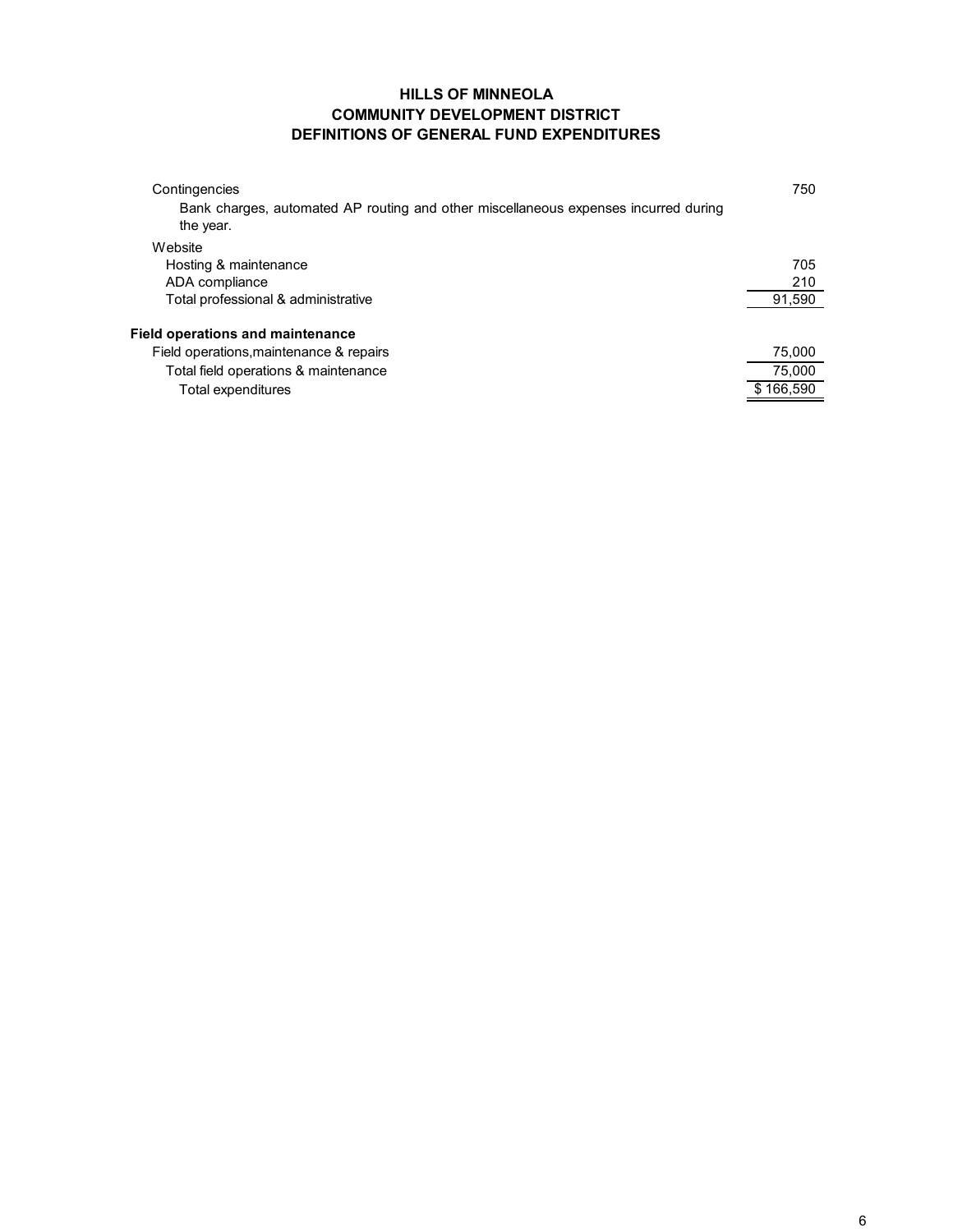# **HILLS OF MINNEOLA COMMUNITY DEVELOPMENT DISTRICT DEBT SERVICE FUND BUDGET - SERIES 2020 FISCAL YEAR 2021**

|                                                                   | Fiscal Year 2020 |                 |                |             |                              |               |
|-------------------------------------------------------------------|------------------|-----------------|----------------|-------------|------------------------------|---------------|
|                                                                   |                  | Actual          |                | Projected   | <b>Total Revenue</b>         | Adopted       |
|                                                                   |                  | Through         |                | Through     | &                            | <b>Budget</b> |
|                                                                   | Adopted          | 3/31/2020       |                | 9/30/2020   | Expenditures                 | FY 2021       |
| <b>REVENUES</b>                                                   |                  |                 |                |             |                              |               |
| Assessment levy: on-roll                                          | \$               |                 |                |             |                              | \$123,414     |
| Allowable discounts (4%)                                          |                  |                 |                |             |                              | (4, 937)      |
| Net assessment levy - on-roll                                     |                  | \$              |                | \$          | \$                           | 118,477       |
| Assessment levy: off-roll                                         |                  |                 |                |             |                              | 457,446       |
| Interest                                                          |                  |                 |                | 1           | 1                            |               |
| Total revenues                                                    |                  |                 |                | 1           | 1                            | 575,923       |
| <b>EXPENDITURES</b>                                               |                  |                 |                |             |                              |               |
| Debt service                                                      |                  |                 |                |             |                              |               |
| Principal                                                         |                  |                 |                |             |                              | 130,000       |
| <b>Interest</b>                                                   |                  |                 |                |             |                              | 441,178       |
| Tax collector                                                     |                  |                 |                |             |                              | 2,468         |
| Cost of issuance                                                  |                  |                 |                | 211,256     | 211,256                      |               |
| Total expenditures                                                |                  |                 |                | 211,256     | 211,256                      | 573,646       |
|                                                                   |                  |                 |                |             |                              |               |
| Excess/(deficiency) of revenues                                   |                  |                 |                |             |                              |               |
| over/(under) expenditures                                         |                  |                 |                | (211, 255)  | (211, 255)                   | 2,277         |
| <b>OTHER FINANCING SOURCES/(USES)</b>                             |                  |                 |                |             |                              |               |
| Bond proceeds                                                     |                  |                 |                | 2,483,442   | 2,483,442                    |               |
| Original issue discount                                           |                  |                 |                | (235, 284)  | (235, 284)                   |               |
| Underwriter's discount                                            |                  |                 |                | (470,400)   | (470,400)                    |               |
| Total other financing sources/(uses)                              |                  |                 |                | 1,777,758   | 1,777,758                    |               |
|                                                                   |                  |                 |                |             |                              |               |
| Fund balance:                                                     |                  |                 |                |             |                              |               |
| Net increase/(decrease) in fund balance                           |                  |                 |                | 1,566,503   | 1,566,503                    | 2,277         |
| Beginning fund balance (unaudited)                                |                  |                 |                |             |                              | 1,566,503     |
| Ending fund balance (projected)                                   | \$               | $\overline{\$}$ | $\overline{a}$ | \$1,566,503 | $\overline{\$}$<br>1,566,503 | 1,568,780     |
| Use of fund balance:                                              |                  |                 |                |             |                              |               |
| Debt service reserve account balance (required)                   |                  |                 |                |             |                              | (430,093)     |
| Interest expense - November 1, 2021                               |                  |                 |                |             |                              | (217,908)     |
| Projected fund balance surplus/(deficit) as of September 30, 2021 |                  |                 |                |             |                              | \$920,779     |
|                                                                   |                  |                 |                |             |                              |               |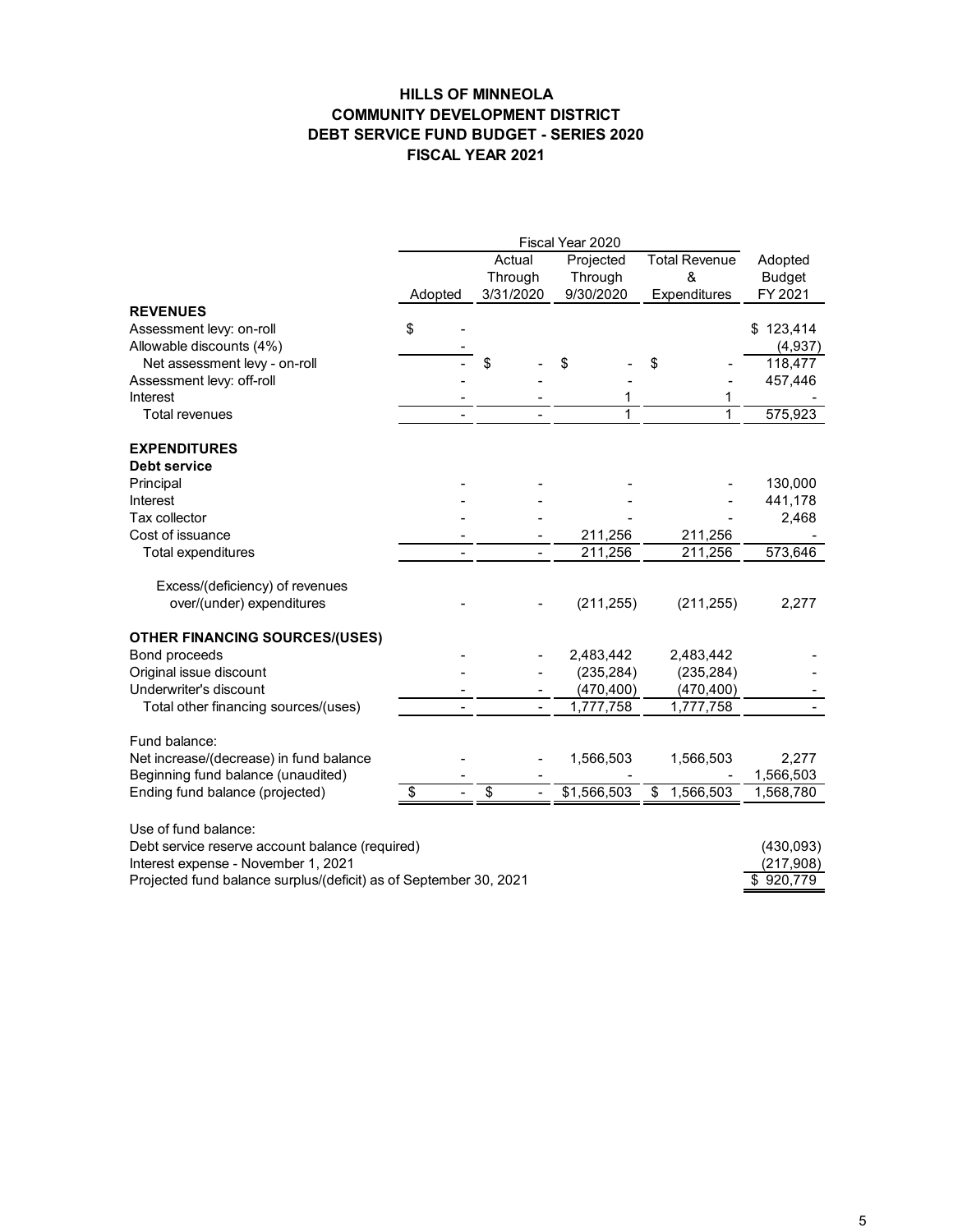## **HILLS OF MINNEOLA COMMUNITY DEVELOPMENT DISTRICT SERIES 2018 AMORTIZATION SCHEDULE**

|          |                  |                    |                 |                     | <b>Bond</b>    |
|----------|------------------|--------------------|-----------------|---------------------|----------------|
|          | <b>Principal</b> | <b>Coupon Rate</b> | <b>Interest</b> | <b>Debt Service</b> | <b>Balance</b> |
| 11/01/19 |                  |                    | 220,588.75      | 220,588.75          | 8,710,000.00   |
| 05/01/20 | 130,000.00       | 4.125%             | 220,588.75      | 350,588.75          | 8,580,000.00   |
| 11/01/20 |                  |                    | 217,907.50      | 217,907.50          | 8,580,000.00   |
| 05/01/21 | 140,000.00       | 4.125%             | 217,907.50      | 357,907.50          | 8,440,000.00   |
| 11/01/21 |                  |                    | 215,020.00      | 215,020.00          | 8,440,000.00   |
| 05/01/22 | 145,000.00       | 4.125%             | 215,020.00      | 360,020.00          | 8,295,000.00   |
| 11/01/22 |                  |                    | 212,029.38      | 212,029.38          | 8,295,000.00   |
| 05/01/23 | 150,000.00       | 4.125%             | 212,029.38      | 362,029.38          | 8,145,000.00   |
| 11/01/23 |                  |                    | 208,935.63      | 208,935.63          | 8,145,000.00   |
| 05/01/24 | 155,000.00       | 4.125%             | 208,935.63      | 363,935.63          | 7,990,000.00   |
| 11/01/24 |                  |                    | 205,738.75      | 205,738.75          | 7,990,000.00   |
| 05/01/25 | 165,000.00       | 4.750%             | 205,738.75      | 370,738.75          | 7,825,000.00   |
| 11/01/25 |                  |                    | 201,820.00      | 201,820.00          | 7,825,000.00   |
| 05/01/26 | 170,000.00       | 4.750%             | 201,820.00      | 371,820.00          | 7,655,000.00   |
| 11/01/26 |                  |                    | 197,782.50      | 197,782.50          | 7,655,000.00   |
| 05/01/27 | 180,000.00       | 4.750%             | 197,782.50      | 377,782.50          | 7,475,000.00   |
| 11/01/27 |                  |                    | 193,507.50      | 193,507.50          | 7,475,000.00   |
| 05/01/28 | 190,000.00       | 4.750%             | 193,507.50      | 383,507.50          | 7,285,000.00   |
| 11/01/28 |                  |                    | 188,995.00      | 188,995.00          | 7,285,000.00   |
| 05/01/29 | 200,000.00       | 4.750%             | 188,995.00      | 388,995.00          | 7,085,000.00   |
| 11/01/29 |                  |                    | 184,245.00      | 184,245.00          | 7,085,000.00   |
| 05/01/30 | 210,000.00       | 5.100%             | 184,245.00      | 394,245.00          | 6,875,000.00   |
| 11/01/30 |                  |                    | 178,890.00      | 178,890.00          | 6,875,000.00   |
| 05/01/31 | 220,000.00       | 5.100%             | 178,890.00      | 398,890.00          | 6,655,000.00   |
| 11/01/31 |                  |                    | 173,280.00      | 173,280.00          | 6,655,000.00   |
| 05/01/32 | 230,000.00       | 5.100%             | 173,280.00      | 403,280.00          | 6,425,000.00   |
| 11/01/32 |                  |                    | 167,415.00      | 407,415.00          | 6,425,000.00   |
| 05/01/33 | 240,000.00       | 5.100%             | 167,415.00      | 167,415.00          | 6,185,000.00   |
| 11/01/33 |                  |                    | 161,295.00      | 416,295.00          | 6,185,000.00   |
| 05/01/34 | 255,000.00       | 5.100%             | 161,295.00      | 161,295.00          | 5,930,000.00   |
| 11/01/34 |                  |                    | 154,792.50      | 424,792.50          | 5,930,000.00   |
| 05/01/35 | 270,000.00       | 5.100%             | 154,792.50      | 154,792.50          | 5,660,000.00   |
| 11/01/35 |                  |                    | 147,907.50      | 427,907.50          | 5,660,000.00   |
| 05/01/36 | 280,000.00       | 5.100%             | 147,907.50      | 147,907.50          | 5,380,000.00   |
| 11/01/36 |                  |                    | 140,767.50      | 435,767.50          | 5,380,000.00   |
| 05/01/37 | 295,000.00       | 5.100%             | 140,767.50      | 140,767.50          | 5,085,000.00   |
| 11/01/37 |                  |                    | 133,245.00      | 448,245.00          | 5,085,000.00   |
| 05/01/38 | 315,000.00       | 5.100%             | 133,245.00      | 133,245.00          | 4,770,000.00   |
| 11/01/38 |                  |                    | 125,212.50      | 455,212.50          | 4,770,000.00   |
| 05/01/39 | 330,000.00       | 5.250%             | 125,212.50      | 125,212.50          | 4,440,000.00   |
| 11/01/39 |                  |                    | 116,550.00      | 461,550.00          | 4,440,000.00   |
| 05/01/40 | 345,000.00       | 5.250%             | 116,550.00      | 116,550.00          | 4,095,000.00   |
| 11/01/40 |                  |                    | 107,493.75      | 472,493.75          | 4,095,000.00   |
| 05/01/41 | 365,000.00       | 5.250%             | 107,493.75      | 107,493.75          | 3,730,000.00   |
| 11/01/41 |                  |                    | 97,912.50       | 482,912.50          | 3,730,000.00   |